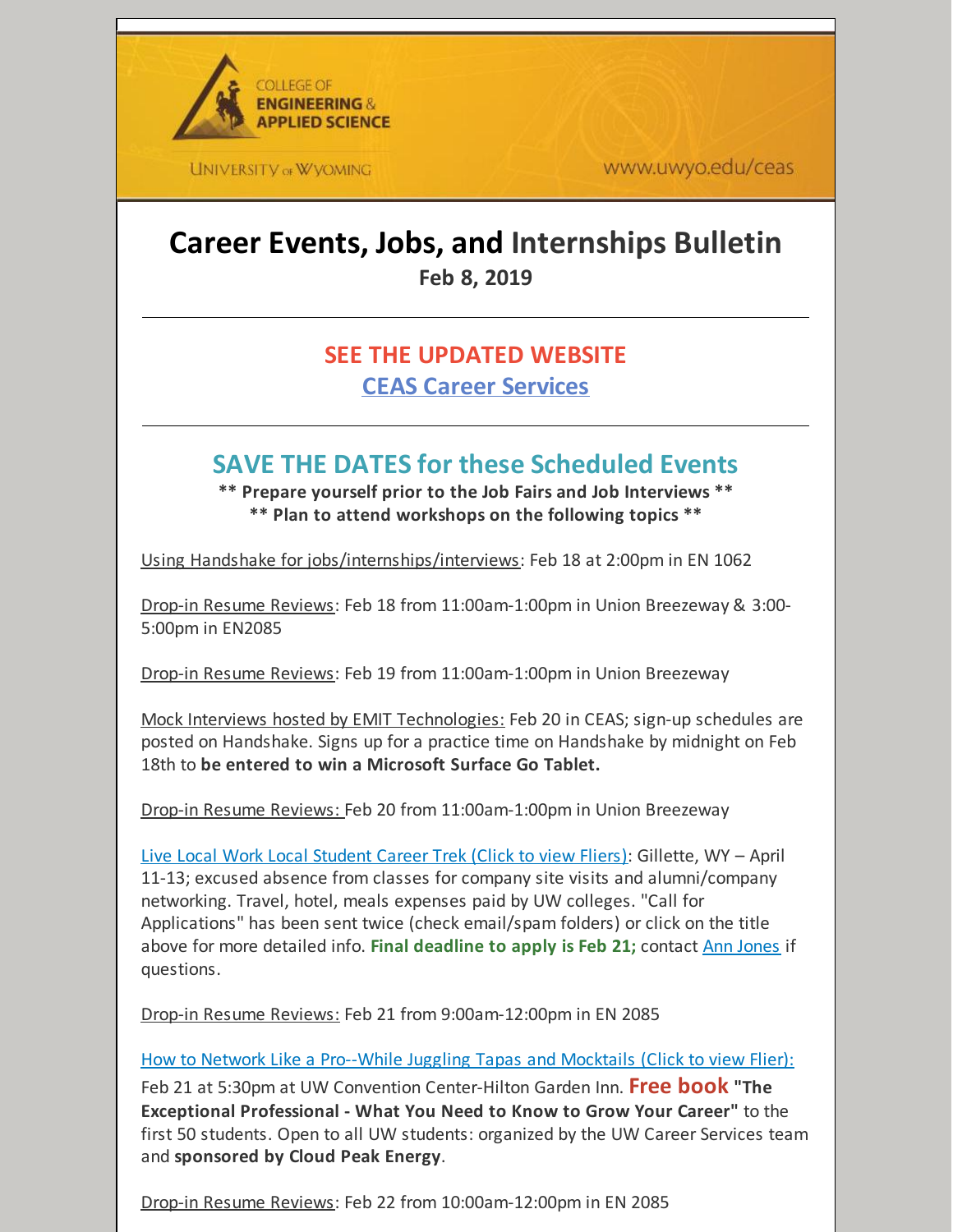Drop-in Resume Reviews: Feb 25 from 1:30-5:00pm in EN 2085

Engineering and Technology Job Fair, Feb 26; 10:00am-3:00pm, Student Union Ballroom (internships too)

B.I.G Job Fair, Feb 27; 10:00am-3:00pm, Student Union Ballroom (internships too and some engineering companies are here as well)

UW Student and Alumni Networking, March 28 in the Wildcatter Suite, Time TBD

# **All events days/times/locations are on** *Handshake***.**

**All events open to any UW student regardless of major or year in college!**

# **Company Information Sessions/On-Campus Interviews**

EMIT Technologies Mock Interviews: Feb 20, 2019- Application Deadline: Feb 18, 2019 TechnipFMC Info Session: Feb 25, 2019 at 5:30pm in EN 3070 Whiting-Turner Info Session: Feb 26, 2019 at 4:00pm in EN 3102 TechnipFMC Interviews: Feb 27, 2019- Application Deadline: Feb 26, 2019 Naval Nuclear Interviews: Feb 27, 2019- Application Deadline: Feb 26, 2019 Vivid Engineering Interviews: Feb 27, 2019- Application Deadline: Feb 26, 2019 Sinclair Refining Interviews: Feb 27, 2019- Application Deadline: Feb 26, 2019 Whiting-Turner Interviews: Feb 27, 2019- Application Deadline: Feb 26, 2019 Knife River Interviews: Feb 27, 2019- Application Deadline: Feb 26, 2019 BNSF Railway Info Session: Feb 28, 2019 at 12:00pm in EN 1062 (more info below) Halliburton Info Session: March 11, 2019 at 5:00pm in EN 3114

# **INTERNSHIPS/JOBS RECEIVED VIA EMAIL**

**(apply as directed in each notice)**

#### **BSA LIFESTRUCTURES**

Seeking **Electrical, Mechanical, and Architectural** engineering interns. Internships are 10-weeks long and they have positions available in Austin, TX, Denver, CO, Indianapolis, IN, Overland Parks, KS, Raleigh, NC, and St. Louis, MO. **BSA LIFESTRUCTURES will be on campus for the job fair on February 26, 2019.** View [Attached](https://files.constantcontact.com/b2624f04701/f6c3319d-7fb6-4df4-80be-6f54b440b637.pdf) Fliers **Apply now at [bsalifestructures.com/careers](http://bsalifestructures.com/careers).** (2/15/19)

## **US ARMY CORPS OF [ENGINEERS](https://files.constantcontact.com/b2624f04701/4a48562d-0bb7-4c80-a848-dafa47c53368.docx) (Click to view Flier)**

US Army Corps of Engineers is seeking a Land Surveyor for their Los Angeles, California District. Position requires a State land surveying license preferably in California. The Candidate should have a basic knowledge of a GIS database management system, including the conversion of thematic source maps from analog to digital form through the use of appropriate hardware and software. **Position will be posted on [USAJOBS](https://www.usajobs.gov/).**

(2/15/19)

## **UNITED LAUNCH [ALLIANCE](https://files.constantcontact.com/b2624f04701/78915ab6-2800-4c83-8cdf-de051715f157.pdf) (Click to view Flier)**

**Are you interested in joining America's most experienced team of rocket scientists?**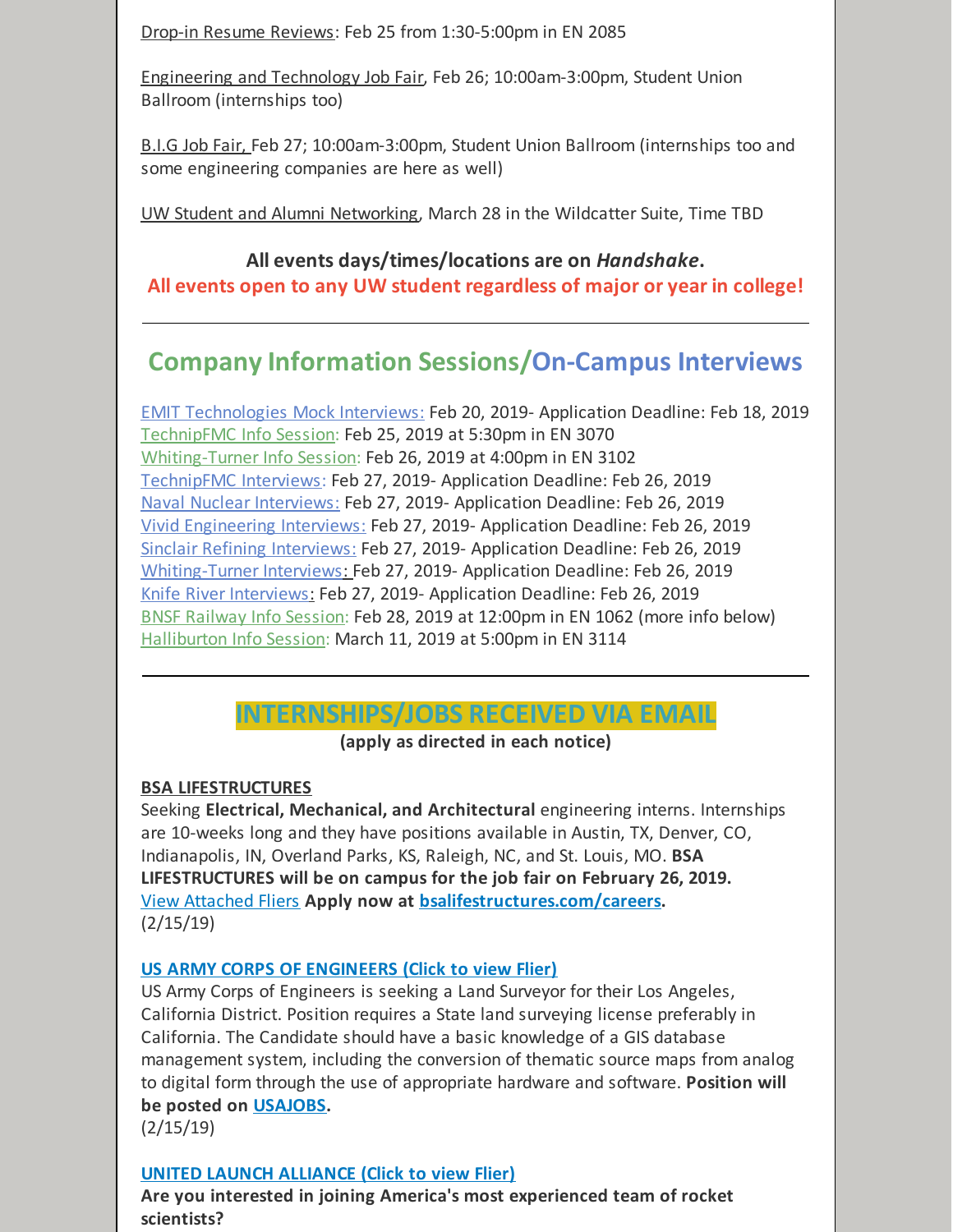ULA offers 10-week paid internships as well as full-time careers. To view available positions visit [https://sjobs.brassring.com/TGnewUI/Search/Home/Home?](https://sjobs.brassring.com/TGnewUI/Search/Home/Home?partnerid=25628&siteid=5080#home) partnerid=25628&siteid=5080#home (2/15/19)

### **CITY OF LARAMIE**

Seeks a Civil Engineer to play a key role in the success of the City's infrastructure projects.

**Qualifications include;** Bachelor's degree in civil engineering from an accredited college, Wyoming Engineer-Intern (EI) certification, knowledge of civil engineering practices, proficiency in Civil 3D; bonus if you have experience in GIS. Salary can be expected to be between \$56,000 and \$84,000.

**To apply visit [https://wy-laramie2.civicplus.com/245/Current-Employment-](https://wy-laramie2.civicplus.com/245/Current-Employment-Opportunities)Opportunities**

(2/15/19)

## **KC HARVEY LLC**

Seeks a Reclamation Technician for a North Dakota location.

**Applicants Must:** maintain a positive attitude, be willing to learn, and work well as part of a team, work long hours in the field- sometimes in inclement conditions, be able to lift up to 50 lbs, know how to use and interpret maps and GPS units, have experience driving pickup trucks and/or ATVs in off-road environments, maintain high standards of safety, have a clean driving record, participate in pre-employment drug and alcohol test, be willing to live in employee housing.

**Preferred Skills and Experience:** Oil field experience, oil field safety training (i.e. OSHA, SafeLand, H2S, etc.), Commercial Driver's License (CDL).

Positions are full time and seasonal. Positions are available from April through November 2019. Additional positions are open for current students beginning in mid-May until mid-August. **To apply, please submit a cover letter, resume and references to [careers@kcharvey.com](mailto:careers@kcharvey.com)**

(2/15/19)

## **EMIT TECHNOLOGIES (INTERNSHIP)**

Seeking an Engineering Intern for May 20th - August 23rd, 2019. EMIT will accept juniors, seniors or graduate students of any engineering major for this position. Intern must have at least a 3.0 GPA, and have completed their sophomore year. This paid internship offers \$15 per hour, housing, and potential career with one of the most advanced and progressive manufacturers in the State of Wyoming. To apply, send an email with a resume attached to Kai Phillips, Director of Human

Resources: **[kphillips@emittechnologies.com](mailto:kphillips@emittechnologies.com)** (2/8/19)

## **JR ENGINEERING**

**Seeking a land surveyor.** The person who fills this position is responsible for day-today production of survey documents; and coordinates with the Director of Survey in the planning and oversight of the project to meet budget and time frame targets. This person will perform survey work under state guidelines for various types of surveys; such as ALTA surveys, right-of-way plans, boundary surveys, improvement location certificates, drainage certificates and legal descriptions.

**Knowledge, Skill and Ability:** Requires self-motivation, advanced technical survey knowledge, mental flexibility to transition easily between graphic maps, written directions, and the physical environment, analyzes and prioritizes information to make appropriate recommendations, proficiency with AutoCad Civil 3D and Microsoft Office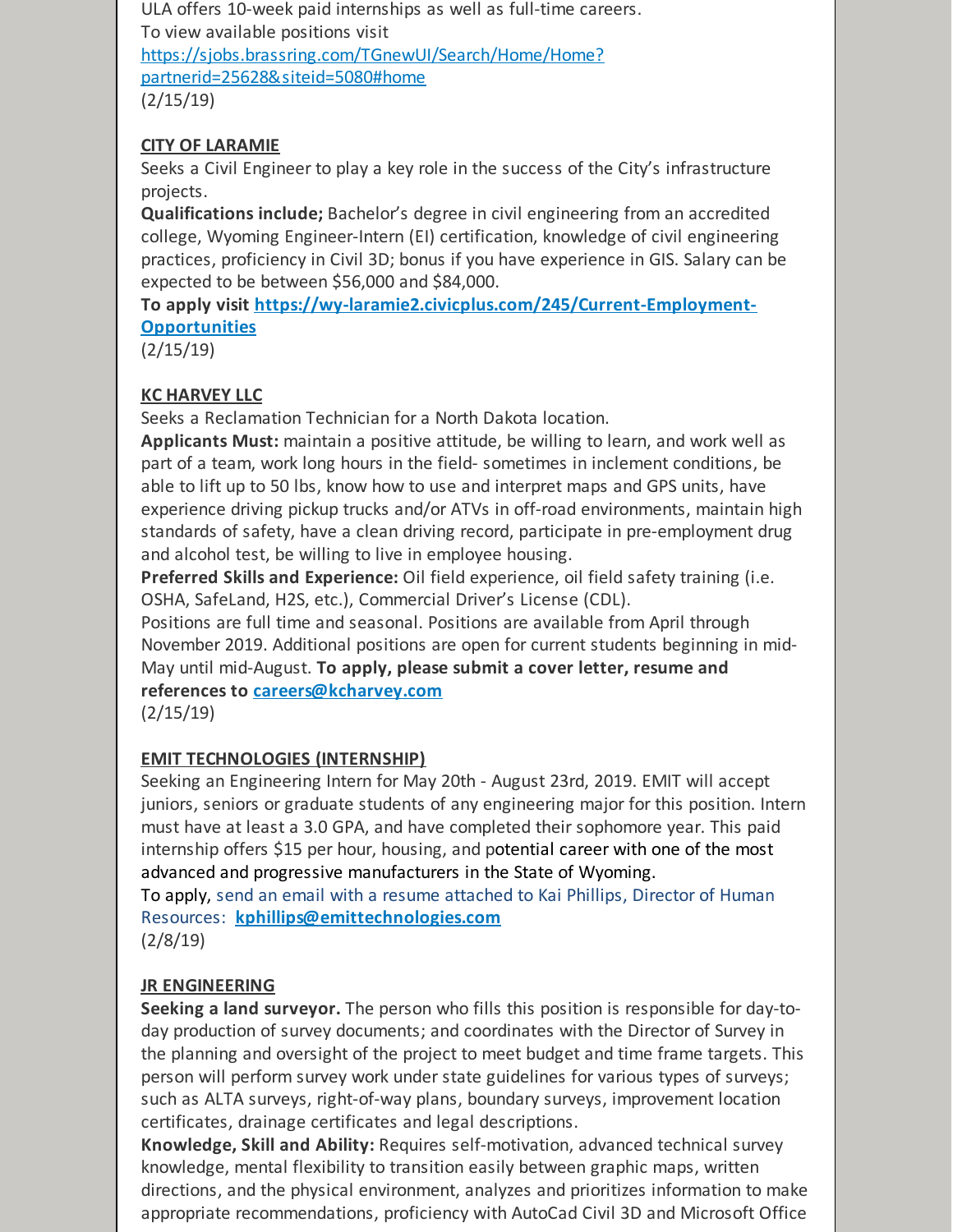computer software.

**They will be attending the Feb. 26 th Career Fair to talk with May graduates.** (2/8/19)

#### **OFFICE OF ENERGY EFFICIENCY & RENEWABLE ENERGY**

The U.S. Department of Energy EERE Robotics Internship Program is a 10-week summer internship program for students majoring in a field related to robotics, manufacturing, or engineering. To be eligible you must be a U.S. citizen, be at least 18 years old by May 1, 2019, be an undergraduate or graduate student, or recent graduate of an accredited institution of higher education majoring in science, technology, engineering, or mathematics related to robotics and/or manufacturing. **Application deadline:** March 5, 2019 5:00 PM EST

**How to Apply:** Applications and supporting materials must be submitted at <https://www.zintellect.com/Opportunity/Details/EERE-Robotics-2019> For questions email [robotics.internships@orau.org](mailto:robotics.internships@orau.org) (2/8/19)

#### **CIVILWORX, LLC**

Seeking an employee for their Cheyenne/Fort Collins office(s). They work on a wide range of projects from land development, municipal infrastructure, and both utility and drainage master planning. They have a lot of experienced staff (20+ years of experience) and now looking at potential of adding some new or recent civil engineering graduates to our group. **Send resumes via email to Kelly Hafner [kelly.hafner@civilworxeng.com](mailto:kelly.hafner@civilworxeng.com) and the company will then be in contact about potential interviews.**

(2/8/19)

#### **WESTERN RESEARCH INSTITUTE**

Seeking an intern at the Heavy Oil Technology Center(HOTC). HOTC is seeking a Chemical Engineering major for the Laramie location. **Minimum Requirements**: must be at least a Sophomore majoring in Chemical Engineering, with a GPA no lower than 2.5; possess engineering/mechanical skills, written and oral English communication skills, and Microsoft Office skills. **Submit resume via e-mail by March 29, 2019 to: Dr. Frank D. Guffey, HOTC Program Director, [fguffey@uwyo.edu](mailto:fguffey@uwyo.edu)** (2/8/19)

#### **EMIT TECHNOLOGIES (JOB)**

EMIT is seeking a Microsoft Dynamics GP System Engineer, Drafter (Draftsman), Electrical Engineer, Manufacturing Process Engineer, Mechanical Engineer, etc. They are dedicated to solving problems and designing solutions for natural gas compression applications. They are an unbalanced force in the industry, committed to driving change, action, and progress. Their goal is to help you breathe easy. Visit their website at **<https://emittechnologies.com/>** for more information about the company. **Apply at [https://emit.bamboohr.com/jobs/view.php?id=12.](https://emit.bamboohr.com/jobs/view.php?id=12)**  $(2/1/19)$ 

#### **FLOW SYSTEMS**

Seeking Systems Engineering in Northern Colorado. Qualified candidates would have a BS in Mechanical Engineering, Electrical Engineering or Computer Science Engineering. Will be responsible for software and hardware development / integration, field installation and calibration, and data analysis and control. Applicants can expect up to 50% travel both domestically and internationally. **Skills include but are not limited to;** computer skills, AC/DC wiring/devices, electromechanical devices, electro-pneumatic devices, programming experience,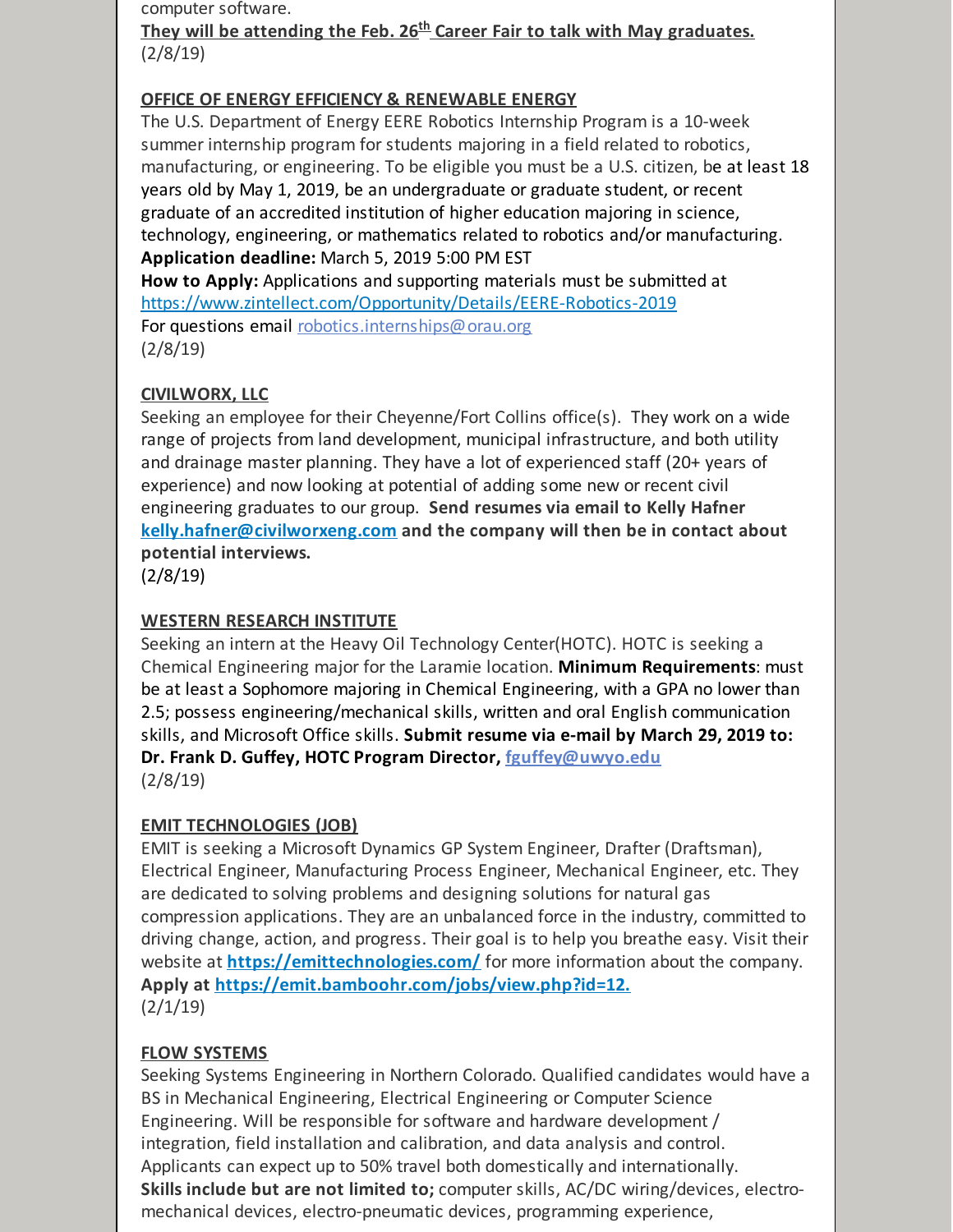communication and analytical skills, problem solving skills, attention to detail, independent work skills. **Applicants for full time positions starting May/June are being considered now. Full time, permanent position. Salary plus bonus and a competitive benefits package. Email Resume to: info@flowsystemsinc.com.**  $(2/1/19)$ 

#### **US ARMY CORPS OF [ENGINEERS](https://files.constantcontact.com/b2624f04701/527cbe14-4614-4e2a-871e-5c02a6e612b4.pdf) (Click to view Flier)**

Construction Division (Omaha District) is looking for Student Engineers for summer work. To be eligible for Student Engineer positions you be currently enrolled at least half time in an accredited college seeking a degree, must maintain a 2.0 term and cumulative GPA, must be enrolled through at least August 2019, and must have completed at least one full academic year. **For more information go to: <http://www.nwo.usace.army.mil/Careers/> Applicants must send resumes, transcripts, and preferred work location to [Amanda.m.weber@usace.army.mil](mailto:Amanda.m.weber@usace.army.mil) no later than February 28th, 2019**  $(2/1/19)$ 

#### **SINCLAIR WYOMING REFINING COMPANY**

Seeking a Chemical Engineering student for a Summer Internship. **Education/Experience needed includes,** successfully pursuing an Accredited Bachelor Degree in Chemical Engineering. Students must have completed their freshman year and have a GPA of 3.0 or higher. **The intern will be accountable to assist process engineers as they monitor the process health, optimization and management for their assigned unit(s);** assist process engineers with collecting field data around process issues, learn basics of HYSYS and work with process unit models, develop skills to use department software for orifice plate and line size calculations, develop technical speaking and writing skills, develop problem solving abilities using well established engineering principles, monitor corrosion and chemical treatment programs in area of responsibility, track energy usage and make recommendations to reduce utility cost for the process unit, provide turn-around support for area of responsibility, develop P&ID's and perform field walk-downs, initiate and support Management of Change to properly document changes made in process unit, develop knowledge of Plant Information (PI) Process to review process data and revise screens. **APPLY THROUGH HANDSHAKE, DEADLINE TO APPLY IS FEBRUARY 17, 2019**

 $(2/1/19)$ 

#### **IDAHO NASA DEVELOP**

Is now accepting applications for Summer 2019 Term. They are searching for ideal candidates who are either current students, recent graduates, or early/transitioning career professionals and express a strong interest in Earth science and remote sensing. The Node Proposed Summer Term Project: West Virginia Ecological Forecasting: Using NASA Earth Observations to Support the USFS Monongahela National Forest. The Application Window is **January 21st - March 1st.** More information is found here: **<https://develop.larc.nasa.gov/apply.php>** Questions can be sent to **[kristen.dennis@ssaihq.com](mailto:kristen.dennis@ssaihq.com)**  $(2/1/19)$ 

#### **STAHLY ENGINEERING & ASSOCIATES**

Looking for a full-time structural E.I. with B.S. or M.S. in Civil Engineering to join their Bozeman or Helena, Montana Office. Successful completion of the Fundamentals of Engineering exam from NCEES. Must be prepared for both the office environment and field operations. Salary is dependent on experience and qualifications. Benefit package includes generous holiday and personal time off pay, health, dental, and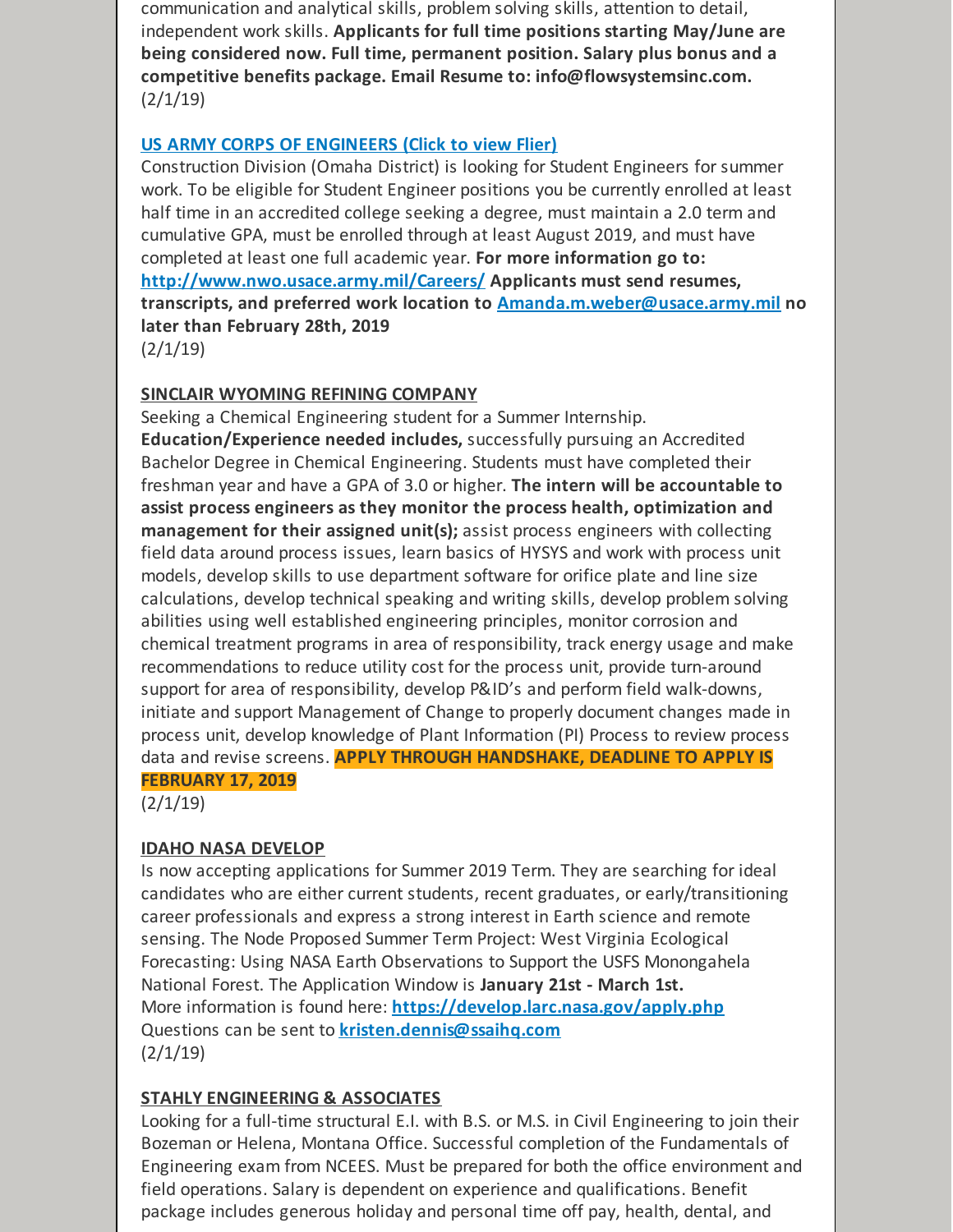vision insurance, and a 401K/profit sharing plan.Employees also enjoy other bonus/incentive opportunities.

**Mail resumes and references to Stahly Engineering & Associates, Attention: Human Resources, 3530 Centennial Drive, Helena, MT 59601**

**-OR-**

**Email resumes and references to Stahly Engineering & Associates at mail@seaeng.com**

Applicants are encouraged to submit a resume and references prior to the career fair on February 26, 2019. Interviews may be scheduled in advance for selected candidates.

 $(2/1/19)$ 

#### **BNSF RAILWAY**

BNSF Railway has a very competitive Engineering Management Trainee (MT) Program. The Operations Management Trainee position is a leadership role at BNSF Railway. These individuals lead a diverse work group to safely and efficiently accomplish work assignments and goals that are in line with the company's vision. MT program is open to all types of engineers. Relocation assistance may be provided to those who are moving more than 50 driving miles from their permanent residence. **June or September 2019** is the anticipated start date. **Salary Range is \$68,500** with increases upon completion of MT Program which takes 6-12 months to complete. **Position is listed in Handshake for anyone to apply. INFO SESSION: noon-1pm (food provided) / Questions and Meet-and-Greet to follow, until 2pm -- EN 1062**

 $(2/1/19)$ 

# **T-O ENGINEERS**

Is seeking motivated college students interested in the opportunity to secure a summer Internship. Your role as an intern for T-O would include working with project managers and, project and staff engineers. You would be hands on with projects both in and out of the office, really experiencing what it takes to be a part of a great engineering team and getting your hands dirty on the job.

**Position Requirements:** Current College Junior/Senior student studying Civil, Engineering, Survey, or a related field, computer skills a plus including experience with AutoCAD, Civil 3D and/or Microstation. Self-motivated, team-oriented with a willingness to learn.

**Apply at <https://theapplicantmanager.com/jobs?pos=t7125&fs=1.0em>**  $(2/1/19)$ 

# ii handshake

**\*\*\*over 100 new jobs or internships are posted daily\*\*\***

**Companies recently postings**: **Tennessee State Government, National Renewable Energy Laboratory, Ford Motor Company, Visa Inc., American Electric Power, Fast Enterprises, LLC, BRS Architects, CrowdStrike, Inc., Space Dynamics Lab, and (many more!)**

> **Click on the [Handshake](http://www.uwyo.edu/aces/career-services/handshake.html) logo above and students use your UW username and password to sign-in; update your student profile if actively seeking**